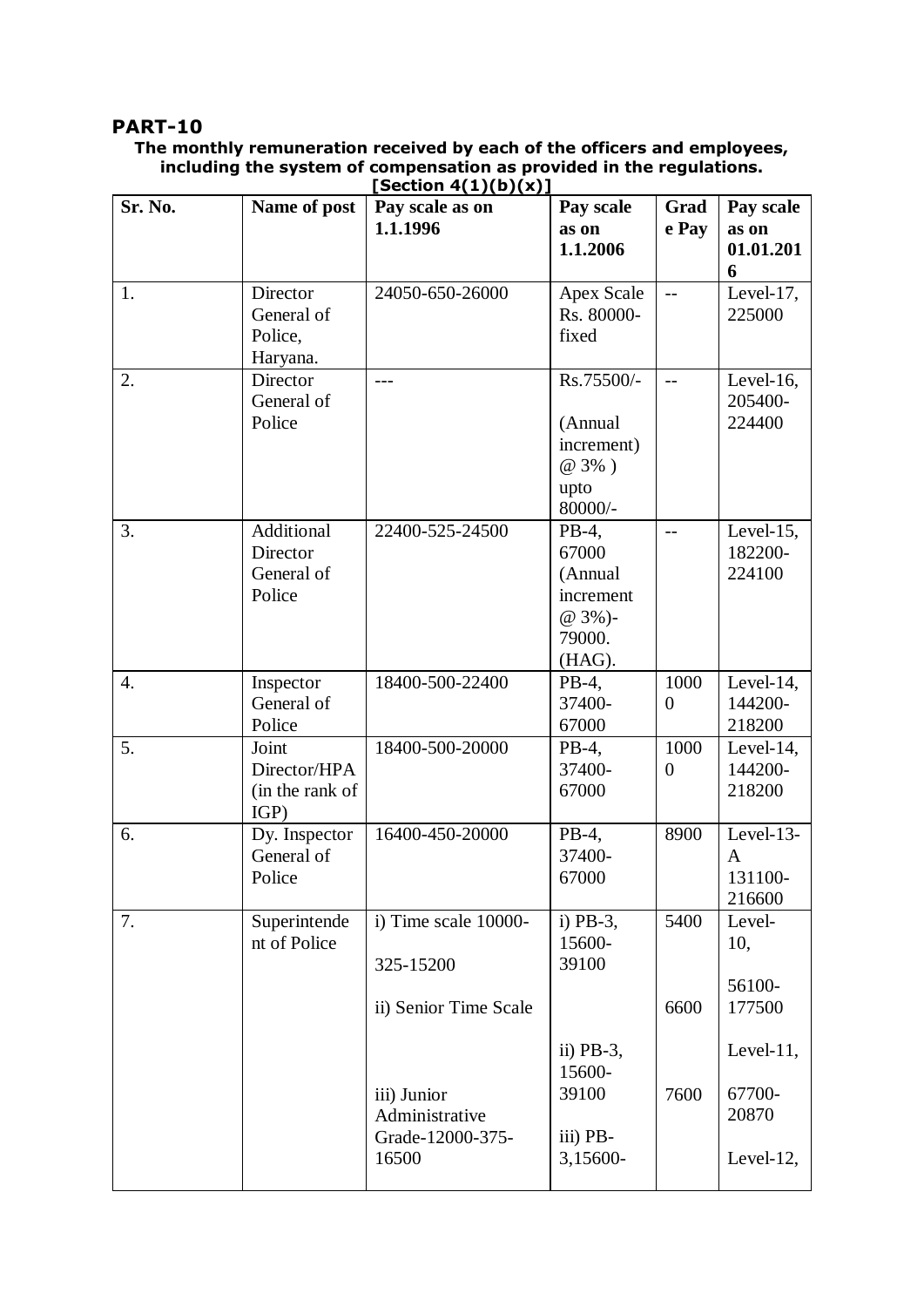|     |                                        | iv) Selection Grade<br>14300-400-                                                              | 39100                                                                       |                  | 78800-<br>209200                   |
|-----|----------------------------------------|------------------------------------------------------------------------------------------------|-----------------------------------------------------------------------------|------------------|------------------------------------|
|     |                                        | 18300+400 Spl pay                                                                              |                                                                             | 8700             |                                    |
|     |                                        |                                                                                                | iv) $PB-4$ ,<br>37400-<br>67000                                             |                  | Level- $13$ ,<br>118500-<br>214100 |
| 8.  | Director/FSL                           | 18400-500-22400                                                                                | PB-4,<br>37400-<br>67000                                                    | 1000<br>$\theta$ | Level-19<br>128900-<br>219600      |
| 9.  | Deputy<br>Director/FSL                 | 12000-375-16500                                                                                | PB-3,<br>15600-<br>39100                                                    | 7600             | FPL-12,<br>78800-<br>197200        |
| 10. | Assistant<br>Director/FSL              | 10000-325-15200                                                                                | PB-3,<br>15600-<br>39100                                                    | 6000             | FPL-11,<br>67700-<br>191000        |
| 11. | Chief<br><b>Accounts</b><br>Officer    | 10000-325-<br>15200(Modified=120<br>00-16500                                                   | PB-3,<br>15600-<br>39100                                                    | 7600             | FPL-12,<br>78800-<br>197200        |
| 12. | District<br>Attorney                   | 10000-325-<br>15200+400 Spl pay                                                                | PB-3,<br>15600-<br>39100                                                    | 6400             | $FPL-11$ ,<br>67700-<br>191000     |
| 13. | Deputy<br>District<br>Attorney         | 8000-275-10200-EB-<br>275-13500                                                                | PB-3,<br>15600-<br>39100                                                    | 5400             | FPL-9,<br>53100-<br>167800         |
| 14. | Deputy<br>Superintende<br>nt of Police | i) $8000 - 275 - 10200$<br>EB-275-13500 (Entry<br>level scale)                                 | i) $PB-2$ ,<br>9300-<br>34800<br>(entry level<br>scale)                     | 5400             | $FPL-9$ ,<br>53100-<br>167800      |
|     |                                        | ii) 10000-13900(after<br>5 years of regular<br>satisfactory service                            | ii) 15600-                                                                  | 6000             | ACPL-13<br>(65700)                 |
|     |                                        | iii) 12000-16500(after<br>11 years of regular<br>satisfactory service<br>limited to 20% of the | 39100<br>(After five<br>years of<br>regular<br>satisfactory<br>$service)=P$ |                  |                                    |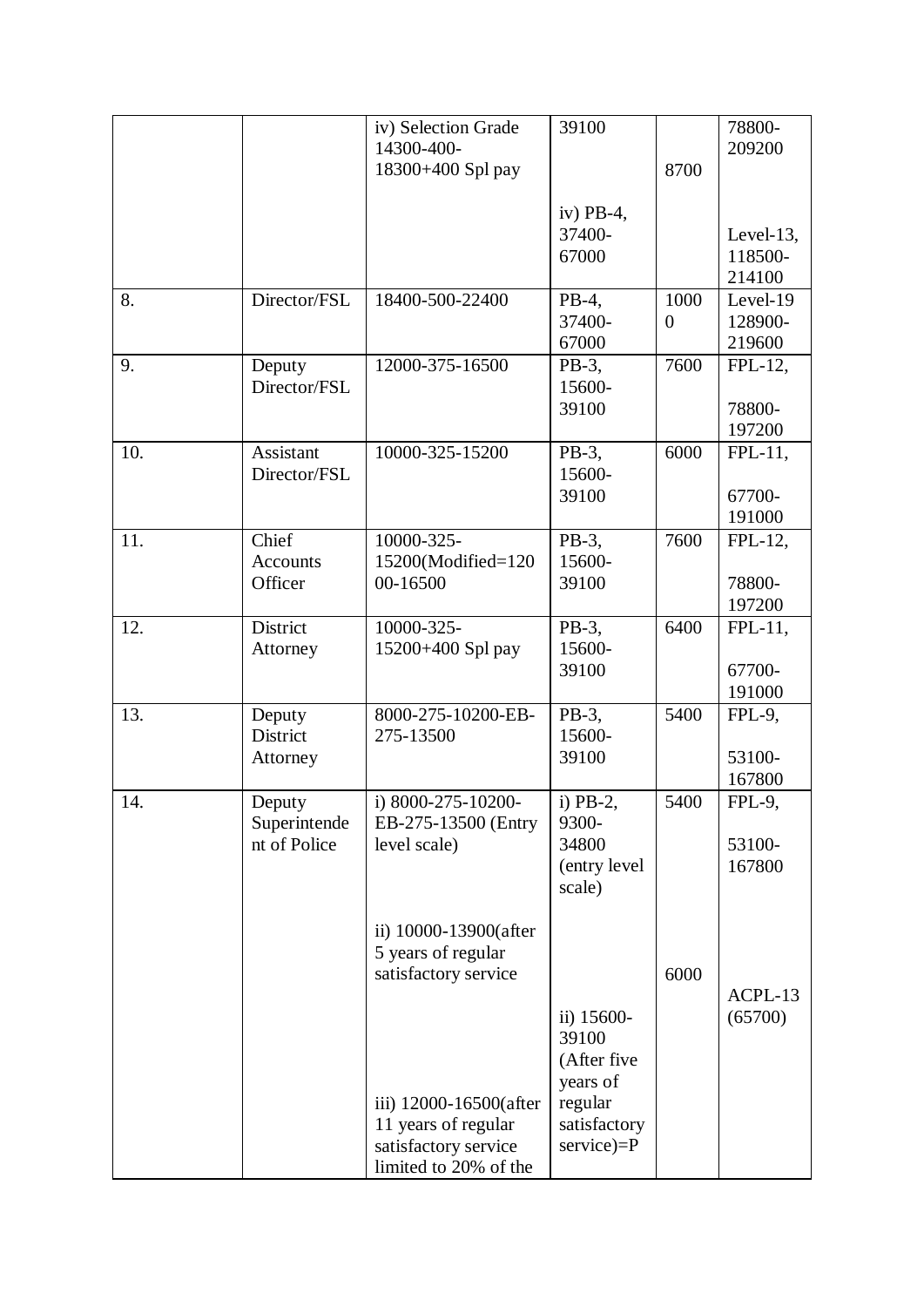|     |                            | cadre post.                                                                                                                                            | $B-3$                                                                                                                                       | 7600 | ACPL-16<br>(78800)        |
|-----|----------------------------|--------------------------------------------------------------------------------------------------------------------------------------------------------|---------------------------------------------------------------------------------------------------------------------------------------------|------|---------------------------|
|     |                            | iv) 13500-17200(for<br>those who have<br>completed 16 years of<br>regular satisfactory<br>service in the cadre<br>limited to 10% of the<br>cadre post. | iii) 15600-<br>39100<br>(after 11<br>years of<br>regular<br>satisfactory<br>service<br>limited to<br>20% of the<br>cadre<br>$post = PB - 3$ | 8700 | ACPL-18<br>(118500)       |
|     |                            |                                                                                                                                                        | iv) 37400-<br>67000 (for<br>those who<br>have<br>completed<br>17 years of<br>regular<br>satisfactory                                        |      |                           |
|     |                            |                                                                                                                                                        | service in<br>the cadre<br>limited to<br>10% of the<br>cadre post<br>assuming<br>pre-revised<br>upgradation<br>to 14300-                    |      |                           |
|     |                            |                                                                                                                                                        | 18300<br>completion<br>of 17 years<br>of regular<br>satisfactory<br>service.                                                                |      |                           |
| 15. | Administrativ<br>e Officer | 8000-275-10200-EB-<br>275-13500                                                                                                                        | $PB-2$ ,<br>9300-<br>34800                                                                                                                  | 5400 | FPL-9<br>53100-<br>167800 |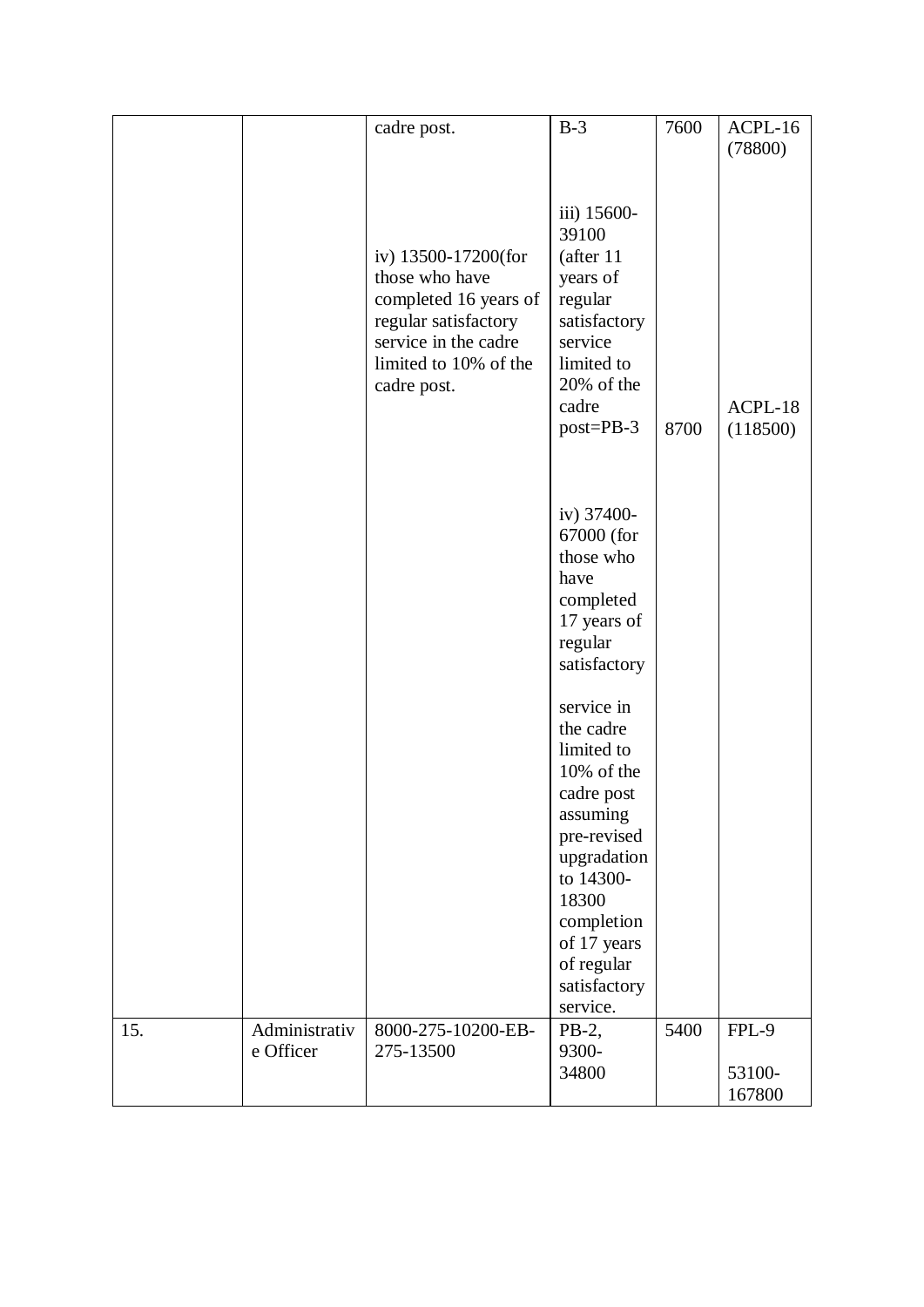| 16. | Lecturer of                | $-$                | PB-3,    | 6000 | $FPL-11$ |
|-----|----------------------------|--------------------|----------|------|----------|
|     | <b>Finger Print</b>        |                    | 15600-   |      |          |
|     | (PTC, Sunaria              |                    | 39100    |      | 67700-   |
|     |                            |                    |          |      | 191100   |
| 17. | Lecturer of                | $-$                | PB-3,    | 6000 | $FPL-11$ |
|     | Forensic                   |                    | 15600-   |      |          |
|     | Science                    |                    | 39100    |      | 67700-   |
|     | (PTC, Sunaria              |                    |          |      | 191100   |
| 18. | Lecturer of                | $\overline{a}$     | PB-3,    | 6000 | $FPL-11$ |
|     | Human                      |                    | 15600-   |      |          |
|     | Behaviour                  |                    | 39100    |      |          |
|     |                            |                    |          |      | 67700-   |
|     | (PTC, Sunaria              |                    |          |      | 191100   |
| 19. | Lecturer of                | $\overline{a}$     | PB-3,    | 6000 | $FPL-11$ |
|     | Law (PTC,                  |                    | 15600-   |      |          |
|     | Sunaria                    |                    | 39100    |      | 67700-   |
|     |                            |                    |          |      | 191100   |
| 20. | Lecturer of                | $\overline{a}$     | PB-3,    | 6000 | $FPL-11$ |
|     | Management                 |                    | 15600-   |      |          |
|     | (PTC, Sunaria              |                    | 39100    |      | 67700-   |
|     |                            |                    |          |      | 191100   |
| 21. | Lecturer of                | $-$                | PB-3.    | 6000 | $FPL-11$ |
|     | Soft Skill                 |                    | 15600-   |      |          |
|     | (PTC, Sunaria              |                    | 39100    |      | 67700-   |
|     |                            |                    |          |      | 191100   |
| 22. | Dental                     | 8000-275-10200-EB- | $PB-2$ , | 5400 | FPL-9    |
|     | Surgeon                    | 275-13500          | 9300-    |      |          |
|     |                            |                    | 34800    |      | 53100-   |
|     |                            |                    |          |      | 167800   |
| 23. | Doctor                     | 8000-275-10200-EB- | PB-2,    | 5400 | FPL-9    |
|     |                            | 275-13500          | 9300-    |      |          |
|     |                            |                    | 34800    |      | 53100-   |
|     |                            |                    |          |      | 167800   |
| 24. | Lecturer in                | $-$                | PB-3,    | 6000 | $FPL-11$ |
|     |                            |                    | 15600-   |      |          |
|     | History in<br>PTC, Sunaria |                    | 39100    |      |          |
|     |                            |                    |          |      | 67700-   |
|     |                            |                    |          |      | 191100   |
| 25. | Lecturer in                | $-$                | PB-3,    | 6000 | $FPL-11$ |
|     | Psychology in              |                    | 15600-   |      |          |
|     | PTC, Sunaria               |                    | 39100    |      | 67700-   |
|     |                            |                    |          |      | 191100   |
| 26. | Medical                    | 8000-275-10200-EB- | $PB-2$ , | 5400 | FPL-9    |
|     | Officer                    | 275-13500          | 9300-    |      |          |
|     |                            |                    | 34800    |      | 53100-   |
|     |                            |                    |          |      | 167800   |
| 27. | Private                    | 6500-200-8500-EB-  | $PB-2$ , | 4200 | FPL-6    |
|     | Secretary                  | 200-10500          | 9300-    |      |          |
|     |                            |                    | 34800    |      | 35400-   |
|     |                            |                    |          |      | 112400   |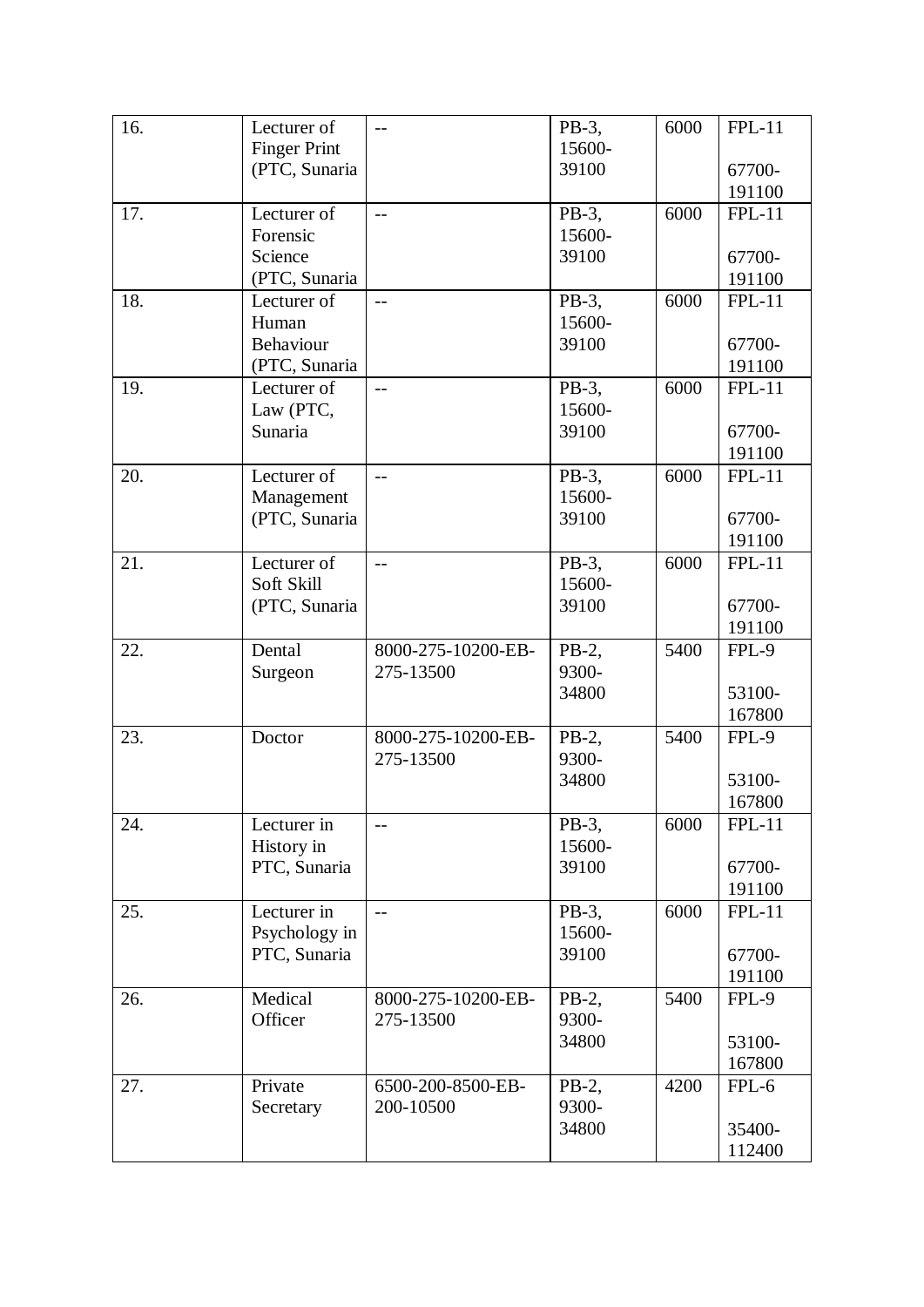| 28. | Assistant           | 6500-200-8500-EB-  | $PB-2$ , | 4600 | $FPL-7$   |
|-----|---------------------|--------------------|----------|------|-----------|
|     | District            | 200-10500          | 9300-    |      |           |
|     | Attorney            |                    | 34800    |      | 44900-    |
|     |                     |                    |          |      | 142400    |
| 29. | Senior              | 6500-200-8500-EB-  | PB-2,    | 5400 | FPL-9     |
|     | Scientific          | $200 -$            | 9300-    |      |           |
|     | officer/FSL         | 10500(Modified=800 | 34800    |      | 53100-    |
|     |                     | $0-13500$          |          |      | 167800    |
| 30. | Accounts            | 6500-200-8500-EB-  | PB-2,    | 5400 | FPL-9     |
|     | Officer             | $200 -$            | 9300-    |      |           |
|     |                     | 10500(Modified=800 | 34800    |      | 53100-    |
|     |                     | 0-13500            |          |      | 167800    |
| 31. | <b>Lady Medical</b> | 8000-275-10200-EB- | PB-2,    | 5400 | FPL-9     |
|     | Officer             | 275-13500          | 9300-    |      |           |
|     |                     |                    | 34800    |      | 53100-    |
|     |                     |                    |          |      | 167800    |
| 32. | Superintende        | 6500-200-8500-EB-  | PB-2,    | 4200 | $FPL-7$   |
|     | nt(0)               | 200-10500          | 9300-    |      |           |
|     |                     |                    | 34800    |      | 44900-    |
|     |                     |                    |          |      | 142400    |
| 33. | Inspector           | 6500-200-8500-EB-  | PB-2,    | 4600 | Rs.44900  |
|     |                     | 200-10500          | 9300-    |      | $-142400$ |
|     |                     | (Modified=7450-    | 34800    |      |           |
|     |                     | 11500              |          |      | $Level=7$ |
| 34. | Section             | 6500-200-8500-EB-  | PB-2,    | 4600 | Rs.44900  |
|     | officer             | 200-9000           | 9300-    |      | $-142400$ |
|     |                     | (Modified=7450-    | 34800    |      |           |
|     |                     | 11500)             |          |      | $Level=7$ |
| 35. | Training            | $-$                | $PB-2$ , | 4600 | Rs.44900  |
|     | Instructor,         |                    | 9300-    |      | $-142400$ |
|     | PTC Sunaria         |                    | 34800    |      |           |
|     |                     |                    |          |      | $Level=7$ |
| 36. | Senior              | 6500-200-8500-EB-  | PB-2,    | 4600 | FPL-7     |
|     | Scientific          | 200-9900           | 9300-    |      |           |
|     | Assistant/FSL       |                    | 34800    |      | 44900-    |
|     |                     |                    |          |      | 142400    |
| 37. | Computer            | 6500-200-8500-EB-  | PB-2,    | 4200 | $FPL-6$   |
|     | Programmer          | 200-9900           | 9300-    |      |           |
|     |                     |                    | 34800    |      | 35400-    |
|     |                     |                    |          |      | 112400    |
| 38. | Deputy              | 5500-175-8300-EB-  | $PB-2$ , | 4000 | $FPL-6$   |
|     | Superintende        | 175-9000           | 9300-    |      |           |
|     | nt(0)               |                    | 34800    |      | 35400-    |
|     |                     |                    |          |      | 112400    |
| 39. | <b>VLDA</b>         | 5500-175-8300-EB-  | $PB-2$ , | 4200 | FPL-6     |
|     |                     | 175-9000           | 9300-    |      |           |
|     |                     |                    | 34800    |      | 35400-    |
|     |                     |                    |          |      | 112400    |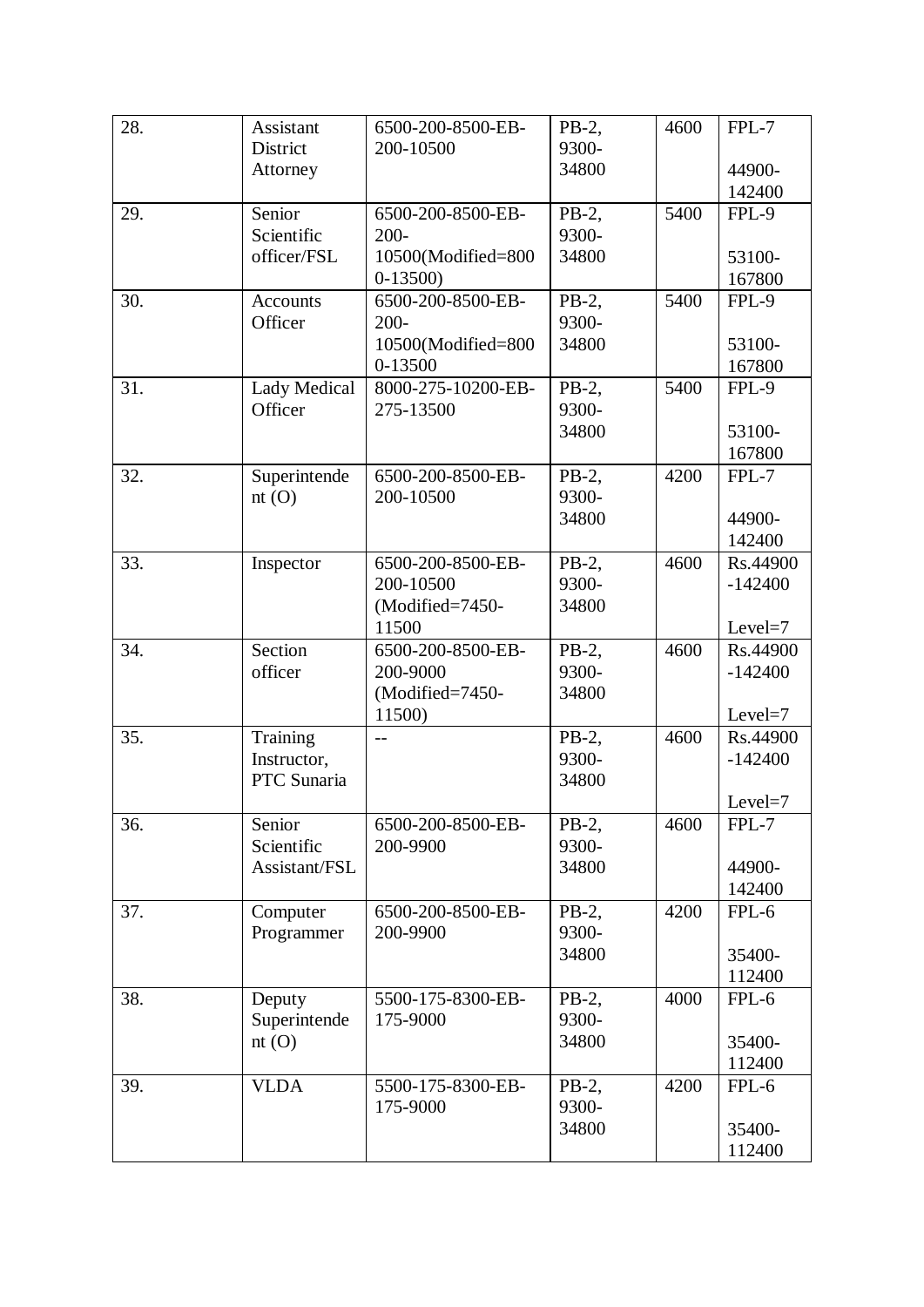| 40. | Sub-Inspector       | 5500-175-8300-EB-   | $PB-2$ , | 4000 | FPL-6   |
|-----|---------------------|---------------------|----------|------|---------|
|     |                     | 175-9000            | 9300-    |      |         |
|     |                     |                     | 34800    |      | 35400-  |
|     |                     |                     |          |      | 112400  |
| 41. | PA                  | 5500-175-8300-EB-   | $PB-2$ , | 4000 | $FPL-6$ |
|     |                     | 175-9000+150 Spl    | 9300-    |      |         |
|     |                     | pay                 | 34800    |      | 35400-  |
|     |                     |                     |          |      | 112400  |
| 42. | Assistant           | 5000-150-7100-EB-   | PB-2,    | 3600 | $FPL-6$ |
|     |                     | 150-7850            | 9300-    |      |         |
|     |                     |                     | 34800    |      | 35400-  |
|     |                     |                     |          |      | 112400  |
| 43. | Pharmacist          | 5000-150-7100-EB-   | PB-2,    | 3600 | FPL-6   |
|     |                     | 150-7850            | 9300-    |      |         |
|     |                     |                     | 34800    |      | 35400-  |
|     |                     |                     |          |      | 112400  |
| 44. | <b>Senior Scale</b> | 5000-150-7100-EB-   | PB-2,    | 3600 | $FPL-6$ |
|     | Steno               | 150-7850            | 9300-    |      |         |
|     |                     |                     | 34800    |      | 35400-  |
|     |                     |                     |          |      | 112400  |
| 45. | Junior              | 5000-150-7100-EB-   | $PB-2$ , | 3600 | FPL-6   |
|     | Auditor             | 150-7850            | 9300-    |      |         |
|     |                     |                     | 34800    |      | 35400-  |
|     |                     |                     |          |      | 112400  |
| 46. | Librarian           | 5000-150-7100-EB-   | PB-2,    | 3600 | $FPL-6$ |
|     |                     | 150-7850            | 9300-    |      |         |
|     |                     |                     | 34800    |      | 35400-  |
|     |                     |                     |          |      | 112400  |
| 47. | Scientific          |                     | $PB-2$ , | 3300 | FPL-6   |
|     | Assistant           |                     | 9300-    |      |         |
|     |                     |                     | 34800    |      | 35400-  |
|     |                     |                     |          |      | 112400  |
| 48. | Assistant           | 3050-75-3950-EB-80- | $PB-1,$  | 2400 | $FPL-2$ |
|     | librarian           | 4590                | 5200-    |      |         |
|     |                     |                     | 20200    |      | 25000-  |
|     |                     |                     |          |      | 81100   |
| 49. | A.N.M               | 3050-75-3950-EB-80- | $PB-1$ , | 2400 | $FPL-2$ |
|     |                     | 4590                | 5200-    |      |         |
|     |                     |                     | 20200    |      | 25000-  |
|     |                     |                     |          |      | 81100   |
| 50. | Assistant           | 4400-100-4800-EB-   | $PB-1,$  | 2800 | $FPL-5$ |
|     | Sub-Inspector       | 100-6000            | 5200-    |      |         |
|     |                     |                     | 20200    |      | 29200-  |
|     |                     |                     |          |      | 92300   |
| 51. | Lab.                | 4400-100-4800-EB-   | $PB-1,$  | 2800 | FPL-5   |
|     | Technician          | 100-6000            | 5200-    |      |         |
|     |                     |                     | 20200    |      | 29200-  |
|     |                     |                     |          |      | 92300   |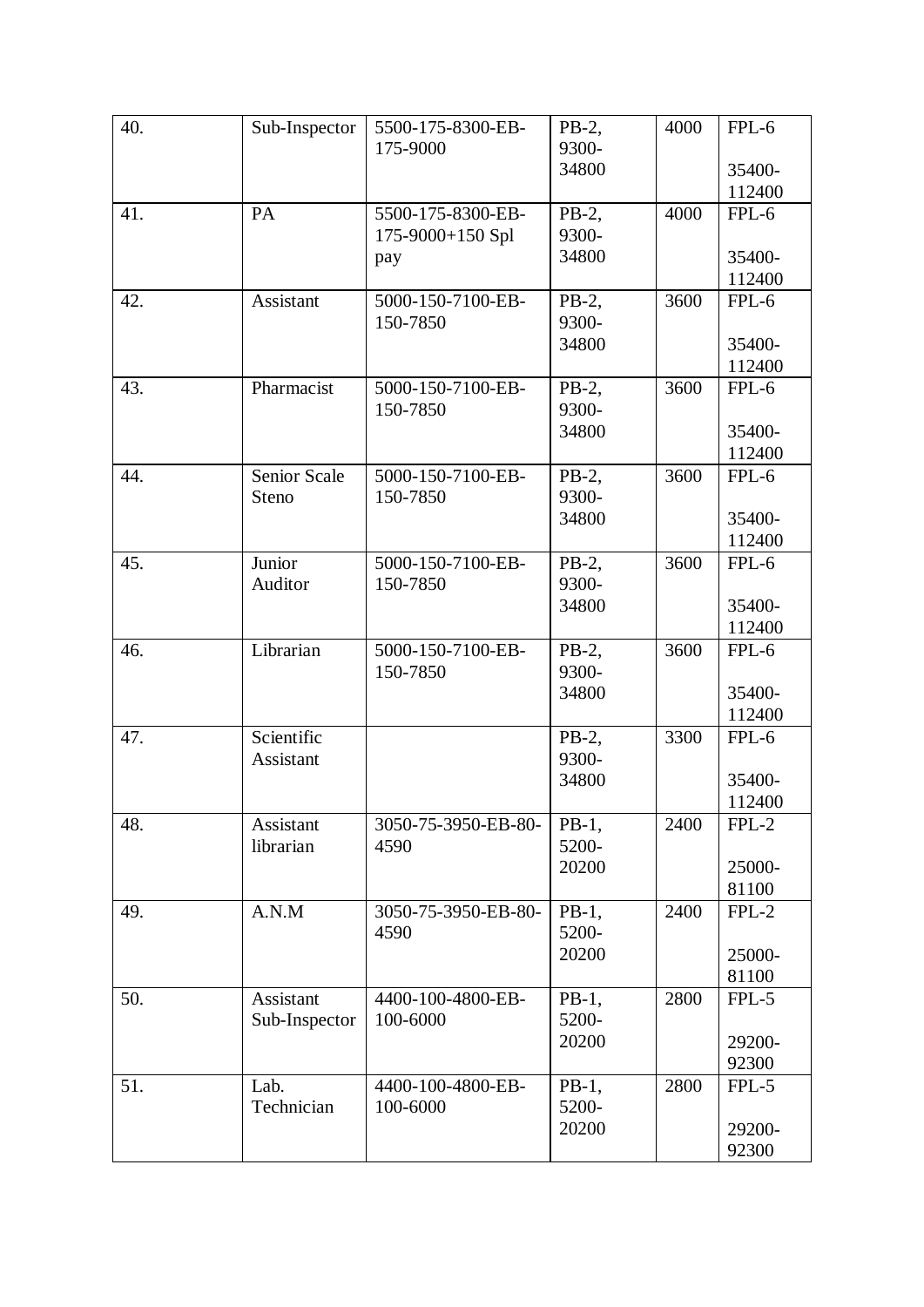| 52. | Jr. Scale      | 4000-100-5200-4800- | $PB-1,$  | 2400 | $FPL-4$ |
|-----|----------------|---------------------|----------|------|---------|
|     | Steno          | EB-100-6000         | 5200-    |      |         |
|     |                |                     | 20200    |      | 25500-  |
|     |                |                     |          |      | 81100   |
| 53. | MPHW(F)        | 4000-100-5200-4800- | $PB-1,$  | 2400 | $FPL-4$ |
|     |                | EB-100-6000         | 5200-    |      |         |
|     |                |                     | 20200    |      | 25500-  |
|     |                |                     |          |      | 81100   |
| 54. | <b>Nursing</b> | 5000-150-7100-EB-   | $PB-2$ , | 4200 | $FPL-6$ |
|     | Orderly        | 150-7850            | 9300-    |      |         |
|     | (Female)       |                     | 34800    |      | 35400-  |
|     |                |                     |          |      | 112400  |
| 55. | <b>Nursing</b> | 5000-150-7100-EB-   | $PB-2$ , | 4200 | FPL-6   |
|     | Orderly        | 150-7850            | 9300-    |      |         |
|     | (Male)         |                     | 34800    |      | 35400-  |
|     |                |                     |          |      | 112400  |
| 56. | Radiographer   | 5000-150-7100-EB-   | $PB-2$ , | 4200 | $FPL-6$ |
|     |                | 150-7850            | 9300-    |      |         |
|     |                |                     | 34800    |      | 35400-  |
|     |                |                     |          |      | 112400  |
| 57. | Armourer/He    | 4000-100-5200-4800- | $PB-1,$  | 2400 | $FPL-4$ |
|     | ad Constable   | EB-100-6000         | 5200-    |      |         |
|     |                |                     | 20200    |      | 25500-  |
|     |                |                     |          |      | 81100   |
| 58. | Lab. Assistant | 4000-100-5200-4800- | $PB-1,$  | 2400 | FPL-4   |
|     |                | EB-100-6000         | 5200-    |      |         |
|     |                |                     | 20200    |      | 25500-  |
|     |                |                     |          |      | 81100   |
| 59. | Head           | 4000-100-4800-EB-   | $PB-1,$  | 2400 | $FPL-4$ |
|     | Constable      | 100-6000            | 5200-    |      |         |
|     |                |                     | 20200    |      | 25500-  |
|     |                |                     |          |      | 81100   |
| 60. | Dark Room      | 4000-100-4800-EB-   | $PB-1,$  | 2400 | FPL-4   |
|     | Attendant      | 100-6000            | 5200-    |      |         |
|     |                |                     | 20200    |      | 25500-  |
|     |                |                     |          |      | 81100   |
| 61. | Constable      | 3050-85-4325-EB-    | $PB-1,$  | 2000 | $FPL-3$ |
|     |                | 100-5325            | 5200-    |      |         |
|     |                |                     | 20200    |      | 21700-  |
|     |                |                     |          |      | 69100   |
| 62. | Computer       | 3050-75-3950-EB-80- | $PB-1$ , | 2000 | $FPL-3$ |
|     | Operator       | 4590                | 5200-    |      |         |
|     |                |                     | 20200    |      | 21700-  |
|     |                |                     |          |      | 69100   |
| 63. | Clerk          | 3050-75-3950-EB-80- | $PB-1,$  | 1900 | $FPL-2$ |
|     |                | 4590                | 5200-    |      |         |
|     |                |                     | 20200    |      | 19900-  |
|     |                |                     |          |      | 63200   |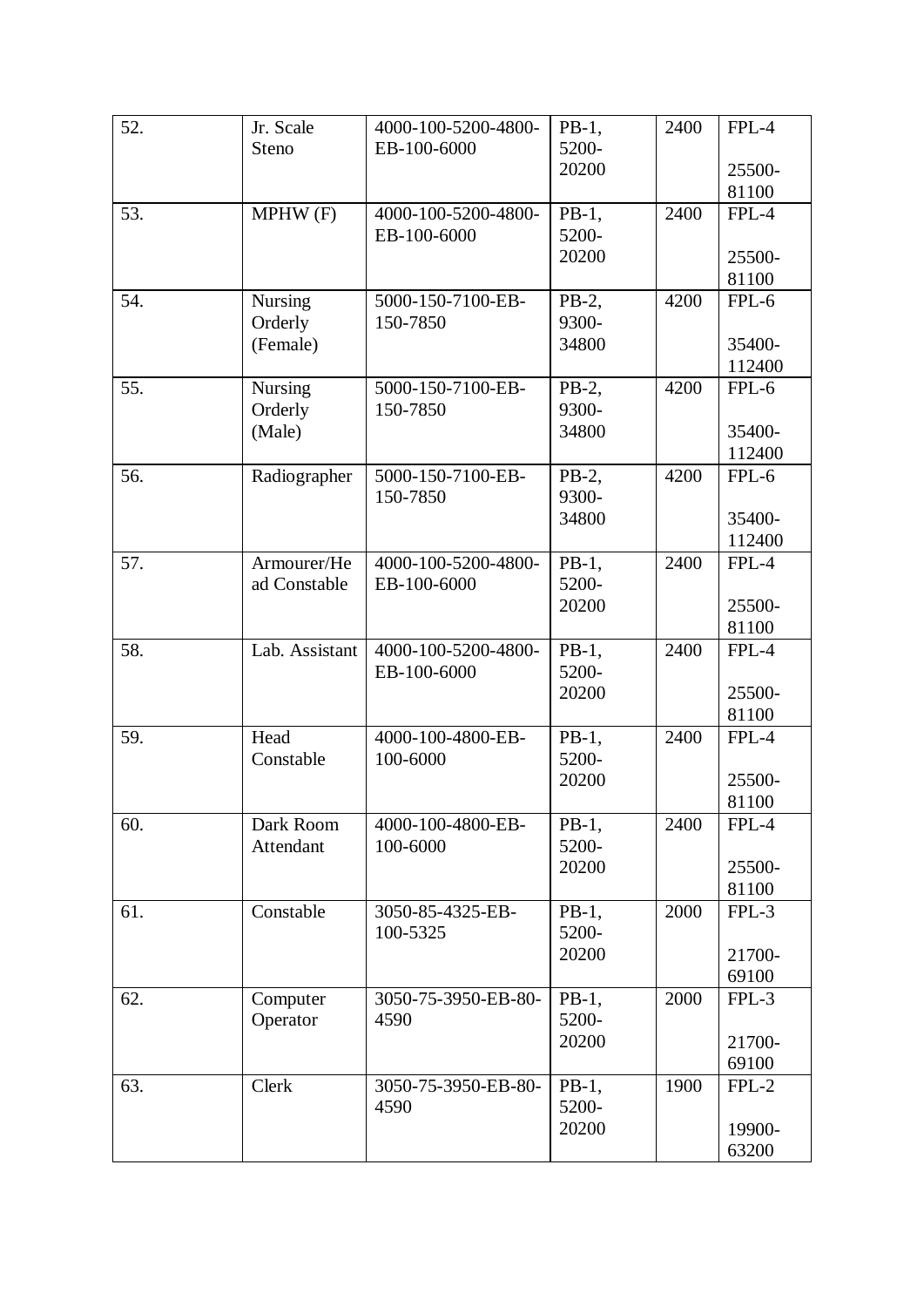| 64. | Steno Typist         | 3050-75-3950-EB-80-         | $PB-1,$             | 1900 | $FPL-2$          |
|-----|----------------------|-----------------------------|---------------------|------|------------------|
|     |                      | 4590+100 Spl pay            | 5200-               |      |                  |
|     |                      |                             | 20200               |      | 19900-<br>63200  |
| 65. | Library              | 3050-75-3950-EB-80-         | $PB-1,$             | 1900 | $FPL-2$          |
|     | Attendant            | 4590                        | 5200-               |      |                  |
|     |                      |                             | 20200               |      | 19900-           |
|     |                      |                             |                     |      | 63200            |
| 66. | Gestetner            | 3050-75-3950-EB-80-         | $PB-1$ ,            | 1900 | $FPL-2$          |
|     | Operator             | 4590                        | 5200-               |      |                  |
|     |                      |                             | 20200               |      | 19900-           |
|     |                      |                             |                     |      | 63200            |
| 67. | <b>Book Binder</b>   | 3050-75-3950-EB-80-         | PB-1,5200-          | 1800 | $FPL-1$          |
|     |                      | 4350                        | 20200               |      |                  |
|     |                      |                             |                     |      | 18000-           |
| 68. | Restorer             | 3050-75-3950-EB-80-         | PB-1,5200-          | 1800 | 56900<br>$FPL-1$ |
|     |                      | 4350                        | 20200               |      |                  |
|     |                      |                             |                     |      | 18000-           |
|     |                      |                             |                     |      | 56900            |
| 69. | Cook                 | 2610-60-3150-EB-65-         | $-IS,4440-$         | 1400 | DL-              |
|     |                      | 3540                        | 7440                |      |                  |
|     |                      |                             |                     |      | 16900-           |
|     |                      |                             |                     |      | 53500            |
| 70. | <b>Water Carrier</b> | 2550-55-2660-EB-60-         | $-IS,4440-$         | 1300 | DL-              |
|     |                      | 3200                        | 7440                |      |                  |
|     |                      |                             |                     |      | 16900-           |
|     |                      |                             |                     |      | 53500            |
| 71. | Mali                 | 2610-60-3150-EB-65-<br>3540 | $-IS,4440-$<br>7440 | 1400 | DL-              |
|     |                      |                             |                     |      | 16900-           |
|     |                      |                             |                     |      | 53500            |
| 72. | Khalasi              | 2550-55-2660-EB-60-         | $-IS,4440-$         | 1300 | DL-              |
|     |                      | 3200                        | 7440                |      |                  |
|     |                      |                             |                     |      | 16900-           |
|     |                      |                             |                     |      | 53500            |
| 73. | Sweeper              | 2610-60-3150-EB-65-         | $-IS,4440-$         | 1400 | DL-              |
|     |                      | 3540                        | 7440                |      |                  |
|     |                      |                             |                     |      | 16900-           |
|     |                      |                             |                     |      | 53500            |
| 74. | <b>Barber</b>        | 2610-60-3150-EB-65-         | $-IS,4440-$         | 1400 | DL-              |
|     |                      | 3540                        | 7440                |      |                  |
|     |                      |                             |                     |      | 16900-<br>53500  |
| 75. | Dhobi                | 2610-60-3150-EB-65-         | $-IS,4440-$         | 1400 | DL-              |
|     |                      | 3540                        | 7440                |      |                  |
|     |                      |                             |                     |      | 16900-           |
|     |                      |                             |                     |      | 53500            |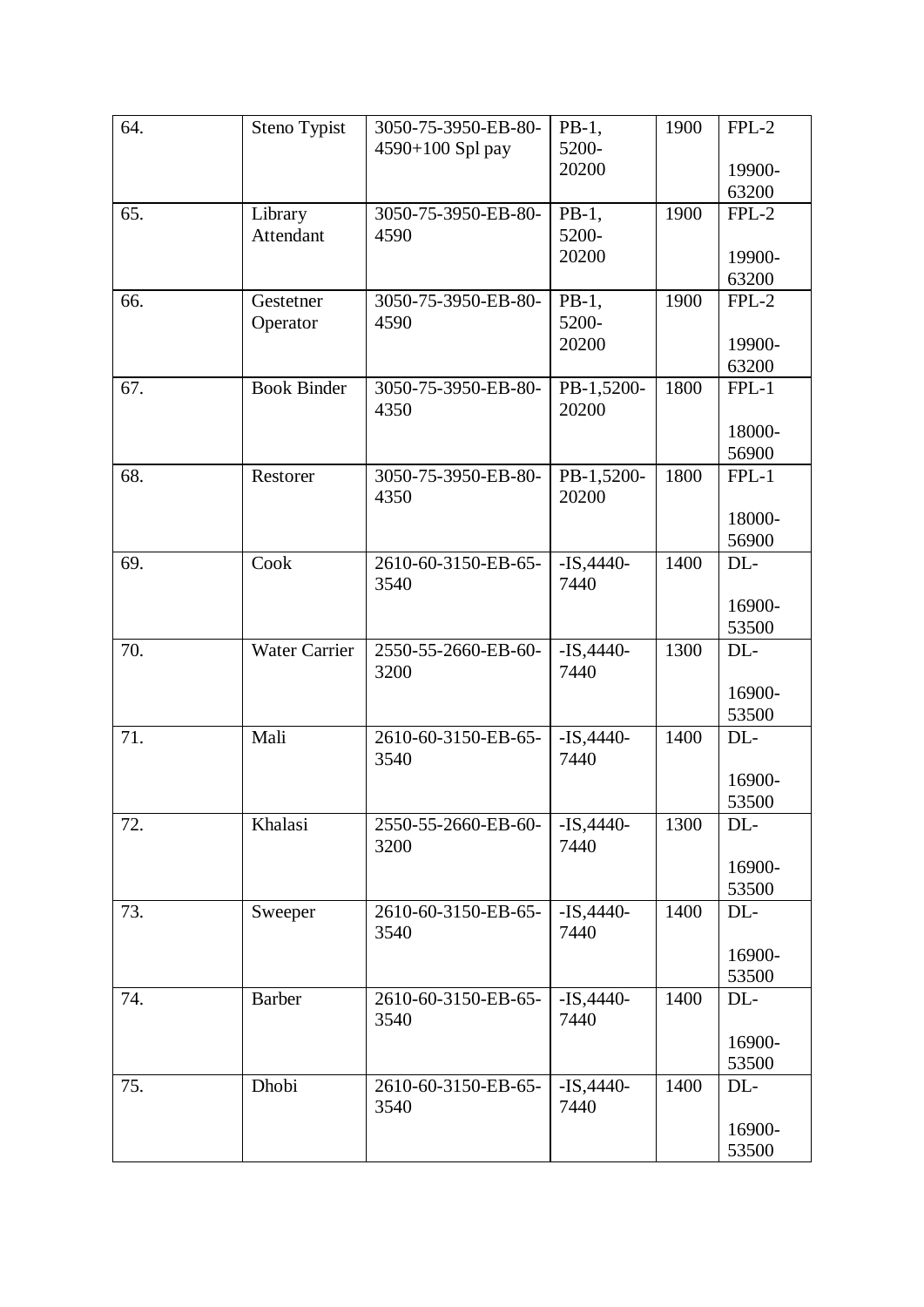| 76. | Carpenter | i) 2650-65-3300-EB-               | i) $-IS,4440-$        | 1650 | DL              |
|-----|-----------|-----------------------------------|-----------------------|------|-----------------|
|     |           | 70-4000                           | 7440                  |      | 16900-          |
|     |           | ii) 3050-4590 under               |                       |      | 53500           |
|     |           | matric with ITI                   |                       | 1900 |                 |
|     |           | diploma                           | ii) PB-<br>1,5200-    |      | $FPL-2$         |
|     |           |                                   | 20200                 |      | 19900-          |
|     |           |                                   |                       |      | 63200           |
|     |           | iii) 4000-6000 Matric<br>with ITI |                       | 2400 |                 |
|     |           |                                   |                       |      |                 |
|     |           |                                   |                       |      | $FPL-4$         |
|     |           |                                   | iii) PB-<br>1,5200-   |      | 25500-          |
|     |           |                                   | 20200                 |      | 81100           |
| 77. | Mason     | i) 2650-65-3300-EB-<br>70-4000    | i) -IS, 4440-<br>7440 | 1650 | DL              |
|     |           | ii) 3050-4500 under               |                       |      | 16900-<br>53500 |
|     |           | Matric with ITI                   |                       |      |                 |
|     |           | diploma                           |                       |      |                 |
|     |           | iii) 4000-6000 Matric             | ii) PB-               | 1900 | $FPL-2$         |
|     |           | with ITI                          | 1,5200-               |      |                 |
|     |           |                                   | 20200                 |      | 19900-          |
|     |           |                                   |                       |      | 63200           |
|     |           |                                   |                       | 2400 |                 |
|     |           |                                   | iii) PB-              |      |                 |
|     |           |                                   | 1,5200-<br>20200      |      | $FPL-4$         |
|     |           |                                   |                       |      | 25500-          |
|     |           |                                   |                       |      | 81100           |
| 78. | Painter   | i) 2650-65-3300-EB-               | i) $-IS,4440-$        | 1650 | DL              |
|     |           | 70-4000                           | 7440                  |      | 16900-          |
|     |           | ii) 3050-4590 under               |                       |      | 53500           |
|     |           | Matric with ITI                   |                       |      |                 |
|     |           | diploma                           |                       | 1900 |                 |
|     |           | iii) 4000-6000 Matric             | ii) PB-               |      | $FPL-2$         |
|     |           | with ITI                          | 1,5200-               |      |                 |
|     |           |                                   | 20200                 |      | 19900-<br>63200 |
|     |           |                                   |                       |      |                 |
|     |           |                                   |                       | 2400 |                 |
|     |           |                                   | iii) PB-<br>1,5200-   |      |                 |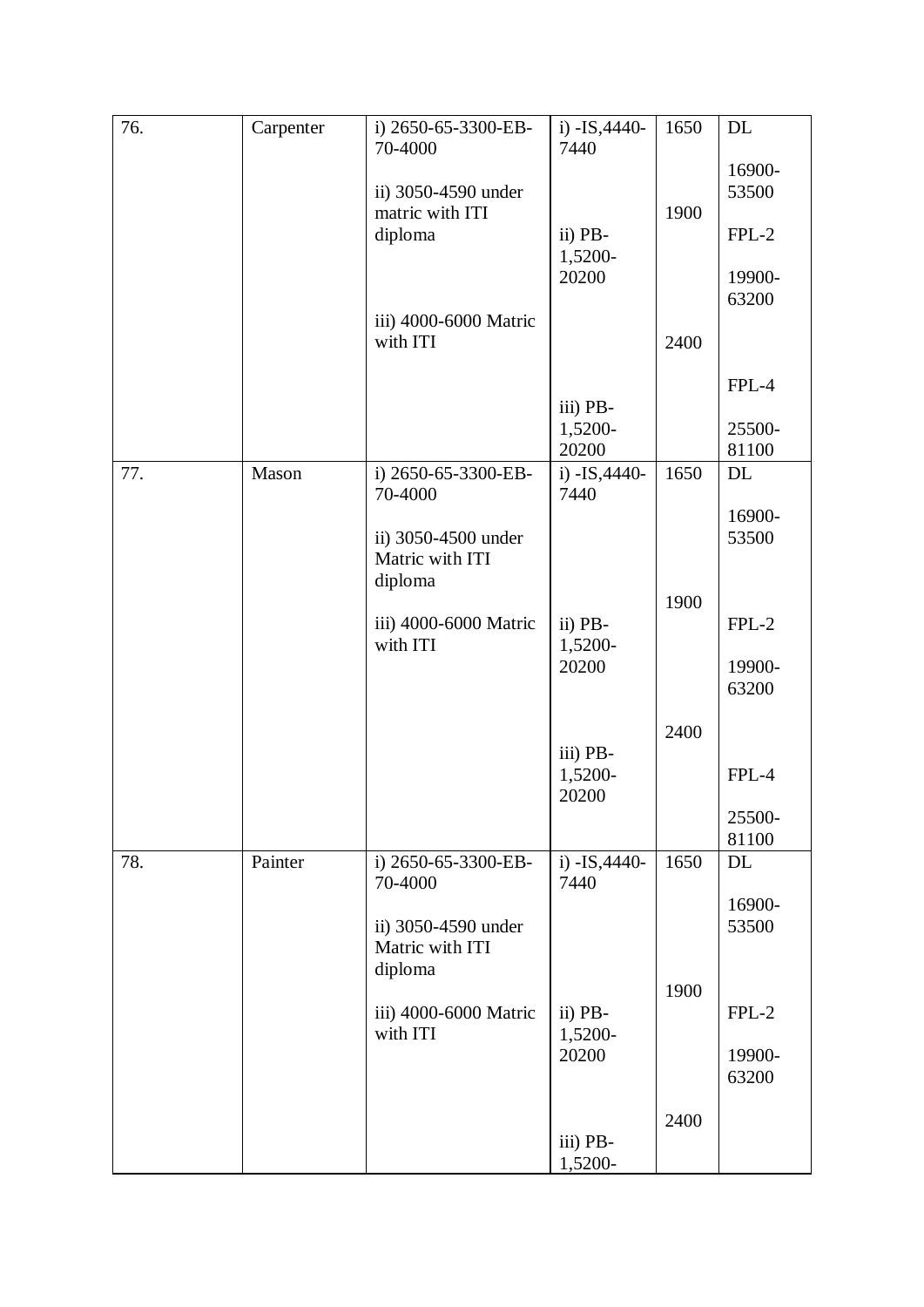|     |                   |                                        | 20200                        |      | FPL-4           |
|-----|-------------------|----------------------------------------|------------------------------|------|-----------------|
|     |                   |                                        |                              |      | 25500-<br>81100 |
| 79. | Mochi             | 2610-60-3150-EB-65-<br>3540            | $-IS,4440-$<br>7440          | 1400 | DL              |
|     |                   |                                        |                              |      | 16900-<br>53500 |
| 80. | Electrician       | i) 2650-65-3300-EB-<br>70-4000         | i) -IS, 4440-<br>7440        | 1650 | DL              |
|     |                   |                                        |                              |      | 16900-<br>53500 |
|     |                   | ii) 3050-4590 under<br>Matric with ITI |                              | 1900 |                 |
|     |                   | diploma                                | ii) PB-<br>1,5200-<br>20200  |      | $FPL-2$         |
|     |                   | iii) 4000-6000 Matric                  |                              |      | 19900-<br>63200 |
|     |                   | with ITI                               |                              |      |                 |
|     |                   |                                        |                              | 2400 |                 |
|     |                   |                                        |                              |      | $FPL-4$         |
|     |                   |                                        | iii) PB-<br>1,5200-<br>20200 |      | 25500-<br>81100 |
| 81. | Lab-<br>Attendant | i) 2650-65-3300-EB-<br>70-4000         | i) $-IS,4440-$<br>7440       | 1650 | DL              |
|     |                   | ii) 3050-4590 under                    |                              |      | 16900-<br>53500 |
|     |                   | matric with ITI<br>diploma             | ii) PB-<br>1,5200-           | 1900 |                 |
|     |                   |                                        | 20200                        |      | $FPL-2$         |
|     |                   | iii) 4000-6000 matric<br>with ITI      |                              | 2400 | 19900-<br>63200 |
|     |                   |                                        | iii) PB-<br>1,5200-<br>20200 |      | FPL-4           |
|     |                   |                                        |                              |      | 25500-<br>81100 |
| 82. | Kennelmen         | 2550-55-2660-EB-60-<br>3200            | $-IS,4440-$<br>7440          | 1300 | DL              |
|     |                   |                                        |                              |      | 16900-          |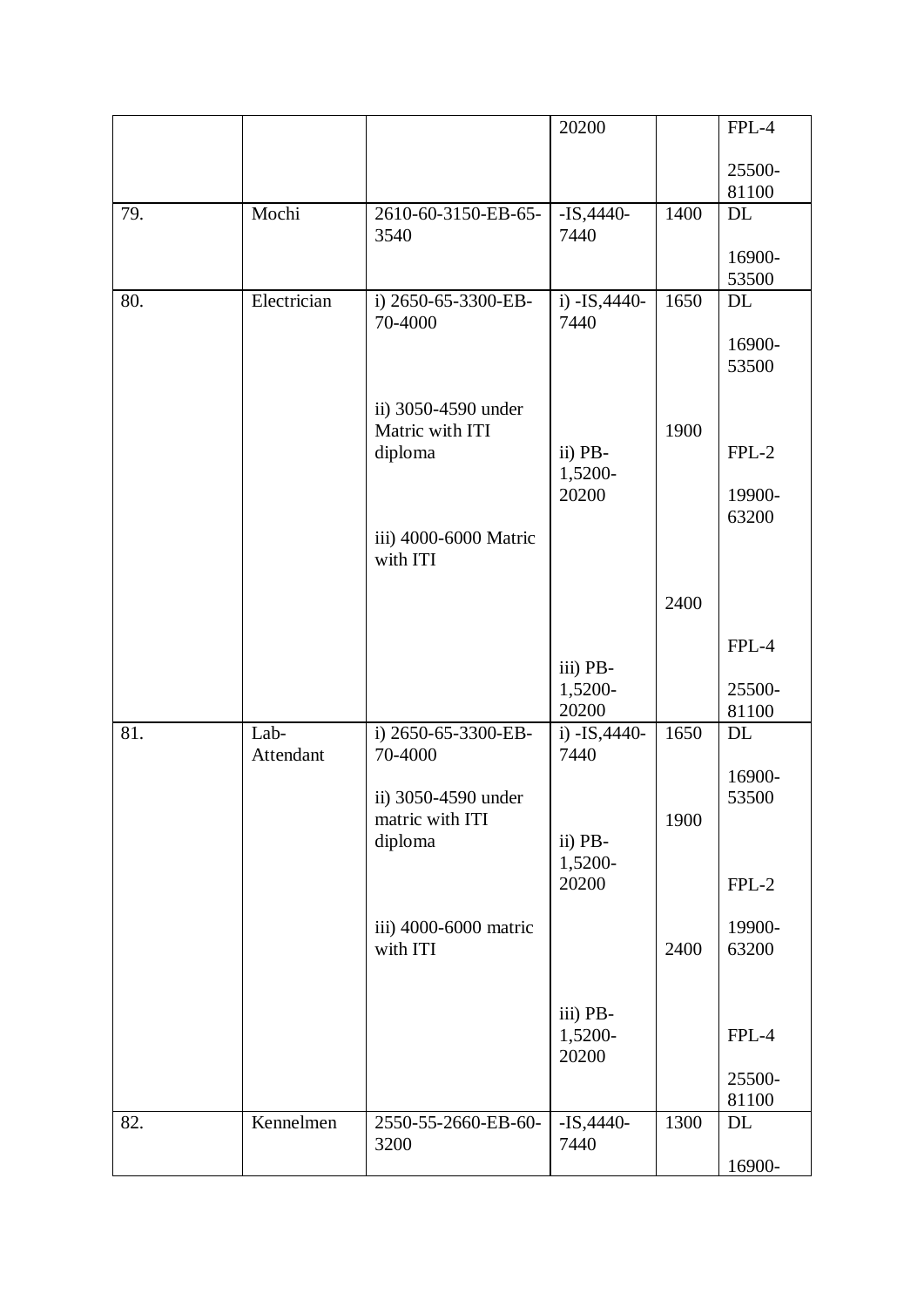|     |                     |                                |                        |      | 53500           |
|-----|---------------------|--------------------------------|------------------------|------|-----------------|
|     |                     |                                |                        |      |                 |
| 83. | Attendant           | 2550-55-2660-EB-60-<br>3200    | $-IS,4440-$<br>7440    | 1300 | DL              |
|     |                     |                                |                        |      | 16900-          |
|     |                     |                                |                        |      | 53500           |
|     |                     |                                |                        |      |                 |
| 84. | <b>Blacksmith</b>   | i) 2650-65-3300-EB-<br>70-4000 | i) $-IS,4440-$<br>7440 | 1650 | <b>DL</b>       |
|     |                     |                                |                        |      | 16900-          |
|     |                     |                                |                        |      | 53500           |
|     |                     | ii) 3050-4590 under            |                        |      |                 |
|     |                     | matric with ITI                |                        | 1900 | $FPL-2$         |
|     |                     | diploma                        | ii) PB-<br>1,5200-     |      |                 |
|     |                     |                                | 20200                  |      | 19900-          |
|     |                     | iii) 4000-6000 matric          |                        |      | 63200           |
|     |                     | with ITI diploma               |                        | 2400 |                 |
|     |                     |                                | iii) PB-<br>1,5200-    |      | FPL-4           |
|     |                     |                                | 20200                  |      |                 |
|     |                     |                                |                        |      | 25500-          |
| 85. | Tailor              | 2610-60-3150-EB-60-            | $-IS,4440-$            | 1400 | 81100<br>DL-    |
|     |                     | 3540                           | 7440                   |      |                 |
|     |                     |                                |                        |      | 16900-<br>53500 |
| 86. | Chowkidar           | 2550-55-2660-EB-60-            | $-IS,4440-$            | 1300 | $DL-$           |
|     |                     | 3200                           | 7440                   |      |                 |
|     |                     |                                |                        |      | 16900-<br>53500 |
| 87. | <b>Ward Servant</b> | 2550-55-2660-EB-60-            | $-IS,4440-$            | 1300 | $DL-$           |
|     |                     | 3200                           | 7440                   |      | 16900-          |
|     |                     |                                |                        |      | 53500           |
| 88. | Peon                | 2550-55-2660-EB-60-<br>3200    | $-IS,4440-$<br>7440    | 1300 | DL-             |
|     |                     |                                |                        |      | 16900-          |
|     |                     |                                |                        |      | 53500           |
| 89. | Daftri              | 2650-65-3300-EB-70-<br>4000    | $-IS,4440-$<br>7440    | 1650 | $DL-$           |
|     |                     |                                |                        |      | 16900-          |
| 90. | Record Lifter       | 2650-65-3300-EB-70-            | $-IS,4440-$            | 1650 | 53500<br>$DL-$  |
|     |                     | 4000                           | 7440                   |      |                 |